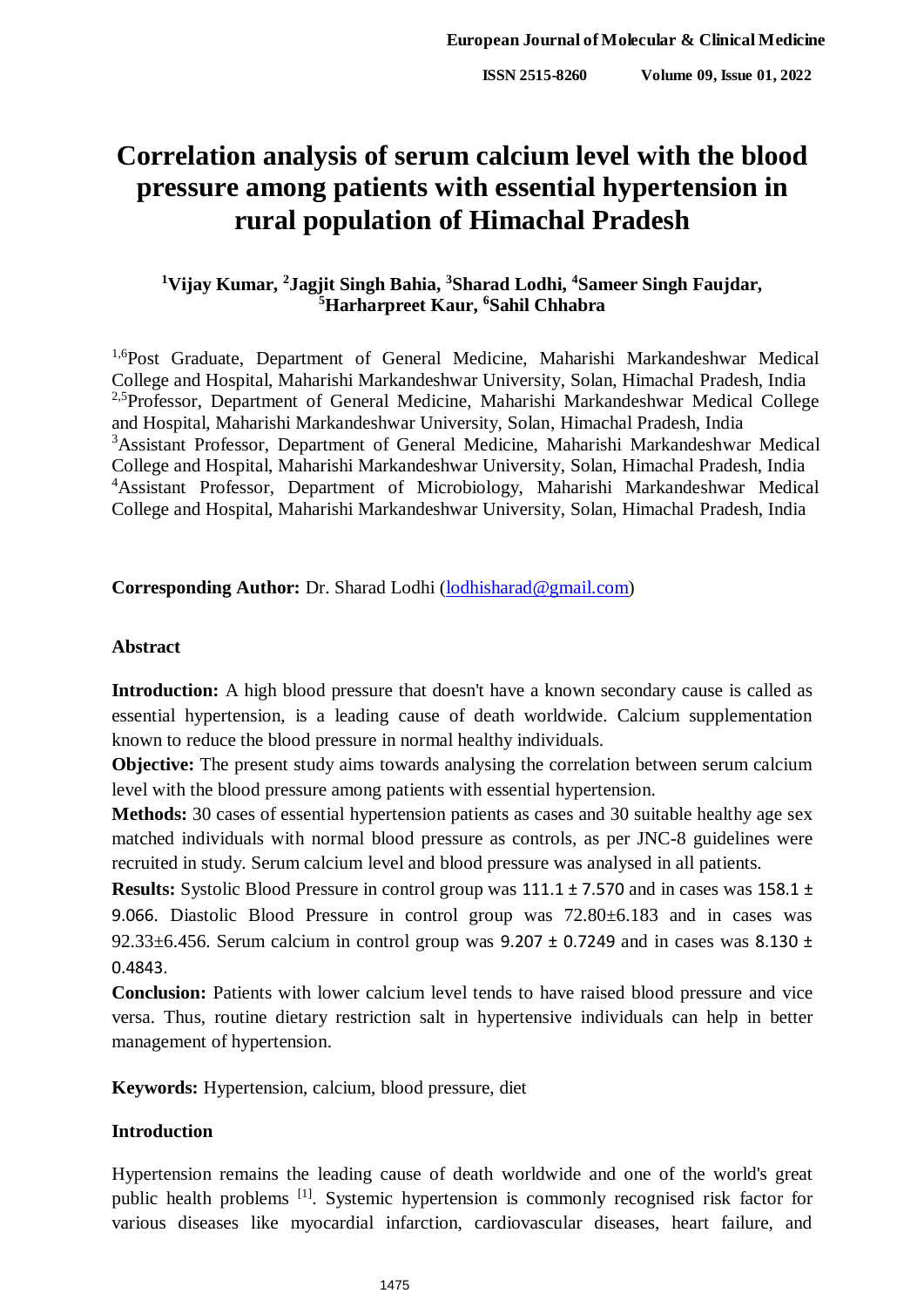#### **European Journal of Molecular & Clinical Medicine**

#### **ISSN 2515-8260 Volume 09, Issue 01, 2022**

peripheral artery disease. Hypertension have global prevalence of one billion individuals. Globally, it has been estimated that one-third of population going to be affected hypertension by 2025 as a result of rising obesity and population ageing in industrialised and developing nations [2]. Hypertension (HTN) is defined as having a SBP of 130mmHg or higher and/or a DBP of greater than 80mmHg. To distinguish it from secondary hypertension, which occurs as a result of identified reasons such as renal artery stenosis, essential hypertension is also referred to as primary hypertension. According to an estimate, 90% to 95% of all hypertension is caused by an unknown reason, thus vast majority of hypertension is primary or essential hypertension [3]. According to the 2017 ACC/AHA guideline, a SBP of 130 mmHg or a DBP of 80 mmHg is considered hypertension [4]. According to the 2018 ESC and ESH guidelines, hypertension is defined as office SBP of 140 mmHg and/or DBP of 90 mmHg, which is equivalent to a 24-hour ambulatory blood pressure measurement average of 130/80 mmHg or a home blood pressure measurement average of 135/85 mmHg [5]. If blood pressure is less than 140/90 mmHg, the JNC-8 advises commencing pharmacologic therapy in individuals with chronic renal disease and diabetes. When blood pressure is less than 150/90 mmHg in the general population over the age of 60, therapy to decrease blood pressure should begin. Because of the risk of cardiovascular events associated with BP 140/90 mmHg, the latter suggestion did not receive unanimous approval from all panel members <sup>[6]</sup>. Until recently the strong evidence pointed to a positive relationship between raised Ca and blood pressure. There is evidence that abnormalities of calcium homeostasis at both an organ and cellular level plays a role in the pathogenesis of human and experimental hypertension. Clinical experimental and epidemiologic studies showed that Ca not only mediates arterial smooth muscle contraction but excess of Ca can also cause an increase in peripheral vascular resistance leading to essential hypertension. Ca entry blockers such as verapamil and nifedipine which reduce the influx of Ca into the arterial smooth muscle cell have been successfully used in the management of these patients. An increase in leucocyte, RBC and platelet cytosolic calcium levels has been reported in some hypertensives  $[7]$ . However increased calcium levels also have a direct vasoconstrictive effect. In some cases, hypertension can be treated by correcting hypercalcemia [8]. The positive effect of a calciumrich diet (> 1000 mg calcium daily) in decreasing blood pressure may be due to parathormone suppression with a subsequently decreased calcium content in the vascular smooth muscle cells. A calcium-rich diet inhibits lipogenesis in the fat tissue; thus, additionally improving the cardiovascular risk profile  $[9-11]$ . Additional studies are needed to resolve these seemingly conflicting observations. Therefore, present study was conducted with aims towards analysing the correlation between serum calcium level with the blood pressure among patients with essential hypertension.

### **Material and Methods**

**Study design:** This study is a cross sectional study, with cases and controls enrolling 30 cases of essential hypertension patients as cases and 30 suitable healthy age sex matched individuals with normal blood pressure as controls, as per JNC-8 guidelines. Cases will be selected from those who visited hypertension clinic, outpatient department and those who were admitted in wards during the study period. Controls will be selected from those who attended medical outpatient department for minor ailments and healthy volunteers.

**Selection of patients:** In individuals with hypertension, a complete history was taken and a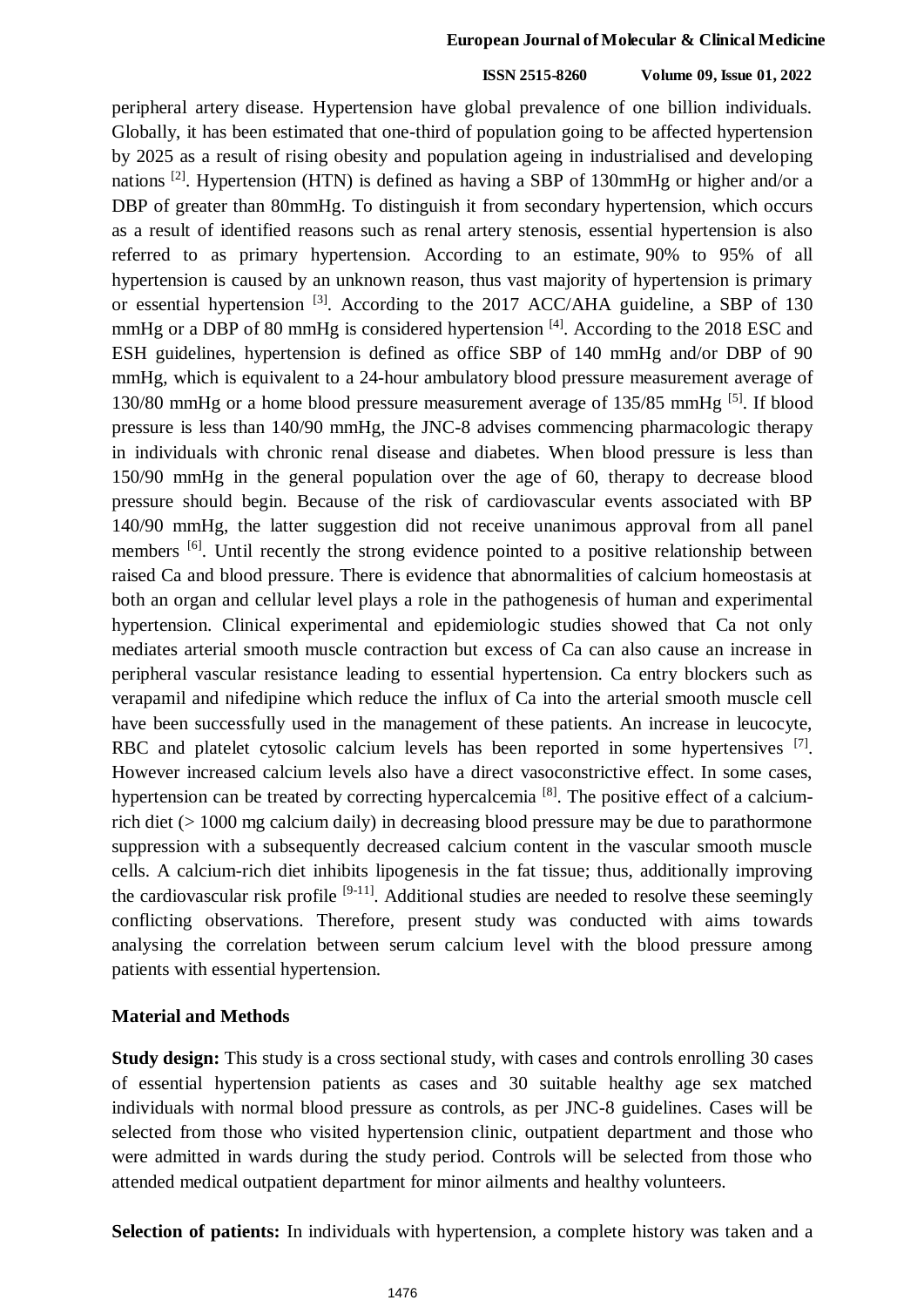#### **European Journal of Molecular & Clinical Medicine**

#### **ISSN 2515-8260 Volume 09, Issue 01, 2022**

clinical examination was performed. Urine and blood tests were performed as needed. All patients had a fundus evaluation for hypertensive retinopathy. The study was carried out after getting the clearance from the institutional ethical committee and the informed written consent from every individual patient was obtained, and detailed information regarding demographic, family history and a personal history of chronic kidney disease, diabetes, hypertension was taken.

**Blood pressure measurement:** Within 30 minutes, the participants were not allowed to consume coffee or smoke. Prior to the reading, the participants were asked to sit silently in a room for 5 minutes after emptying their bladders, with one arm bared and supported at the level of the heart and the back against a chair. The blood pressure was measured using a mercury manometer with the proper cuff size. Phase I (appearance) of the Korotkoff sound was used to determine systolic blood pressure, whereas phase V (disappearance) was used to determine diastolic blood pressure. After 30 minutes, two sets of blood pressure measurements were collected. If the blood pressures differed in both arms in a sitting position, the arm with the greater pressure was taken.

**Serum calcium analysis:** Blood sample for routine investigations were collected from anterior cubital vein in aseptic condition in indoor patients. Serum routine biochemistry was done on fully automated chemistry analyser, Beckmann coulter AU480 based on Spectrophotometric method. For the estimation of total serum calcium, 2 ml of fasting, venous, non-haemolyzed blood sample was withdrawn without the aid of a tourniquet, in a plain sterile bulb. The blood samples were analysed immediately. The estimation of serum calcium was done on a SEIMENS DIMENSION RXL-MAX fully automatic analyser with the kit based on the Modified O-Cresol phthalein Complex one (OCPC) Method of Moorehead and Briggs.

## **Results :**

The mean of participants in control group was  $50.93 \pm 14.68$  years and in cases was  $58.30 \pm 14.68$ 17.40 years. Sex ratio highlight that in control group, males were 12 (40%) and females were 18 (60%) whereas in cases males were 25 (83.33%) and females were 5 (16.66%). male to female sex ratio in control group was 0.66 and in cases was 5. Family history of hypertension was present in 16 (53.33%) of cases and no family history of hypertension was found in 14 (46.66%) cases. Systolic Blood Pressure in control group was 111.1 ± 7.570 and in cases was 158.1 ± 9.066. There was significant difference between the two groups (Figure 1). Diastolic Blood Pressure in control group was  $72.80 \pm 6.183$  and in cases was  $92.33 \pm 6.456$ . There was a significant difference between the two groups (Figure 2). Serum calcium in control group was 9.207  $\pm$  0.7249 and in cases was 8.130  $\pm$  0.4843. There was a significant difference between the two groups (Figure 3). In case group, the correlation analysis of systolic blood pressure vs. calcium revealed a negative correlation of r=-0.09047 which was significant. The correlation analysis of diastolic blood pressure vs. calcium revealed a negative correlation of r=-0.06065 which was significant. (table 1)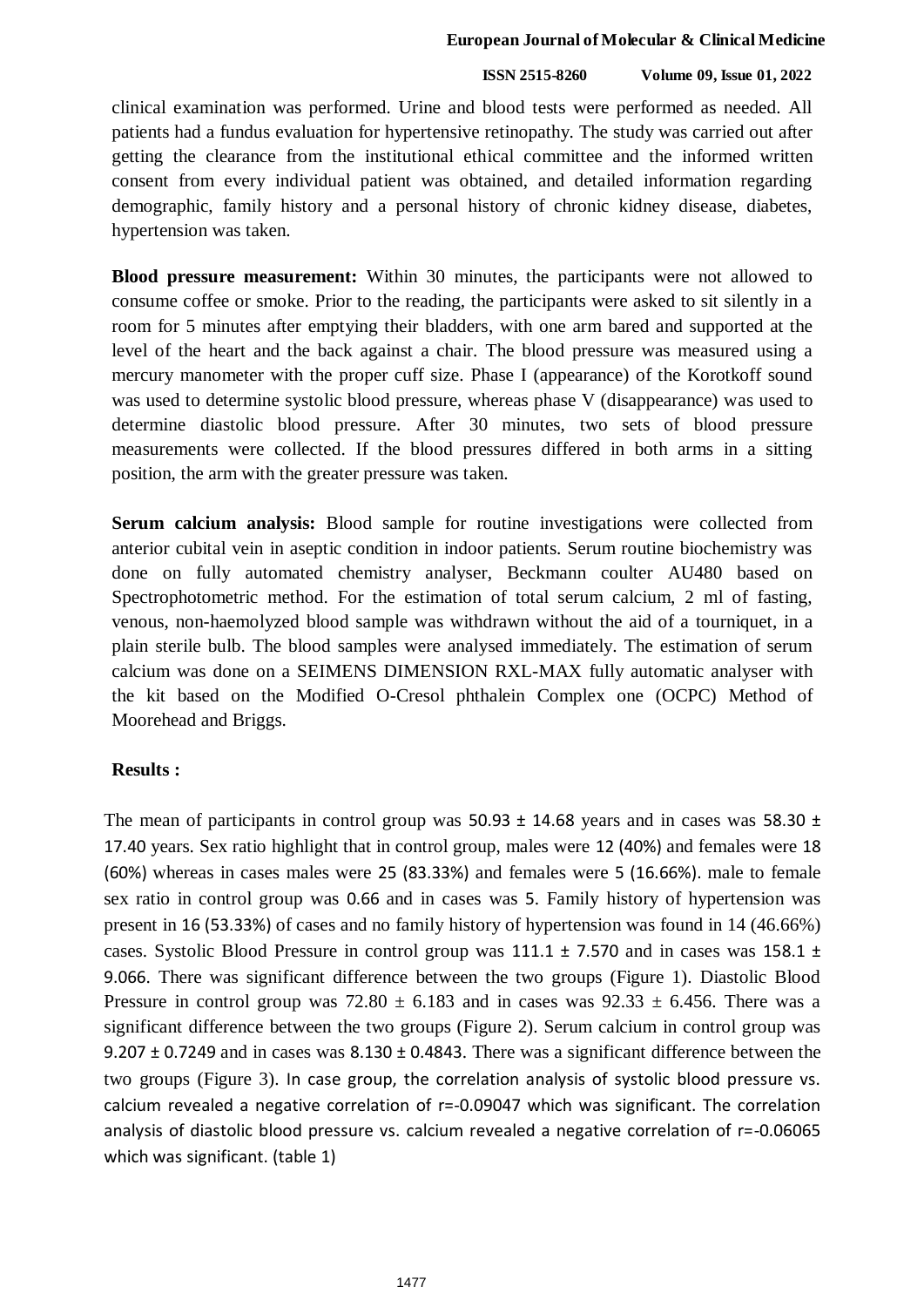## **European Journal of Molecular & Clinical Medicine**

**ISSN 2515-8260 Volume 09, Issue 01, 2022**









**Fig 3:** Serum calcium among controls and cases

| <b>Group</b>   | <b>Correlation</b><br>variables | <b>Pearson correlation (r)</b> | P value |
|----------------|---------------------------------|--------------------------------|---------|
| <b>Control</b> | SBP Vs. Calcium                 | 0.2978                         | 0.1100  |
|                | DBP Vs. Calcium                 | 0.2726                         | 0.1449  |
| Case           | SBP Vs. Calcium                 | $-0.09047$                     | 0.6345  |
|                | DBP Vs. Calcium                 | $-0.06065$                     | 0.7502  |

 **Table 1:** Correlation analysis of blood pressure with Serum calcium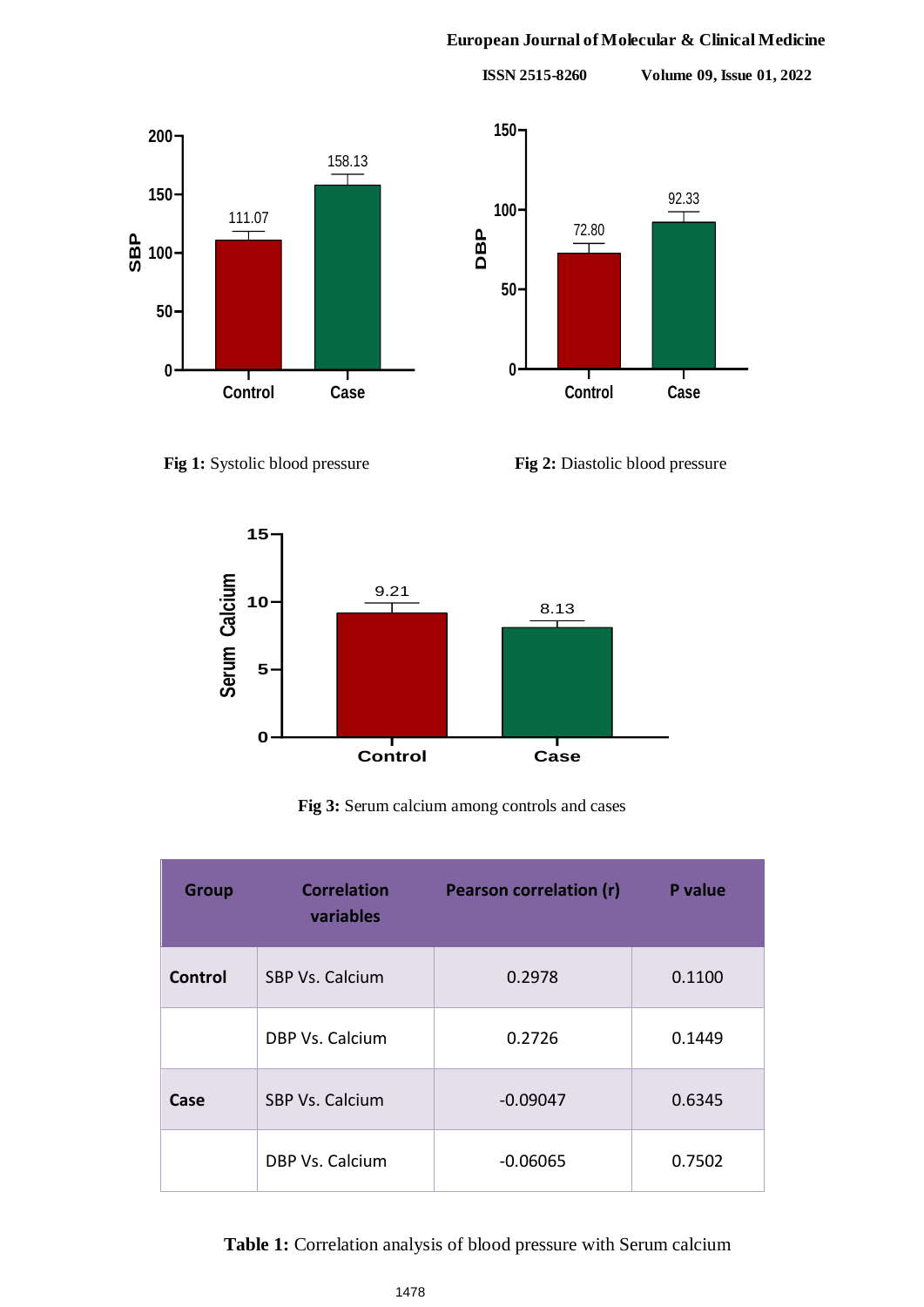**ISSN 2515-8260 Volume 09, Issue 01, 2022**

## **Discussion :**

In present study, serum calcium in control group was 9.207 ± 0.7249 and in cases was 8.130 ± 0.4843 which was a significant difference. Prasad *et al*. found that the mean total blood calcium and ionised calcium levels in group A were 9.207 ± 0.7249 mg/dl and 1.0303  $\pm$  0.0957 mmol/l, respectively, whereas the mean total serum calcium and ionised calcium levels in group B (controls) were  $9.0765 \pm 0.6143$  mg/dl and  $1.296 \pm 0.0873$  mmol/l. Total calcium levels were not considerably higher in essential hypertensives, but they were significantly higher when compared to ionised calcium levels, according to statistical analysis [12]. The mean amount of total serum calcium was not significantly different between hypertensive and normotensive groups, according to Pawade *et al*. [13]. In recent research by Kar *et al*., the mean blood total calcium level in hypertension patients was lower than in controls, although the difference was not significant [14].

In the present study, the systolic blood pressure in control group was  $111.1 \pm 7.570$  and in cases was 158.1 ± 9.066. There was significant difference between the two groups. A correlation between Ca2+ levels and SBP was attempted in a study by Subhash and Ramanathan. Calcium levels was found to have negative correlation with SBP to a significant level, which was not supported by the results of the current study  $[15]$ . In his research, Ottar Hals [16] discovered that systolic blood pressure before therapy was inversely associated to serum ionised calcium. According to Morris *et al.* [17] and Martinez *et al.* [18], there was an inverse relation between calcium and hypertension.

In the present study, the diastolic blood pressure in control group was  $72.80 \pm 6.183$  and in cases was  $92.33 \pm 6.456$ . There was a significant difference between the two groups. In addition, Subhash and Ramanathan looked for a link between calcium levels and DBP. They discovered an inverse connection between calcium and DBP, which matches the current study findings [15] . Folsom *et al*. looked examined blood calcium levels in essential hypertensive and normotensive people <sup>[19]</sup>.

In case group, the correlation analysis of systolic blood pressure vs. calcium revealed a negative correlation of r=-0.09047 which was significant. The correlation analysis of diastolic blood pressure vs. calcium revealed a negative correlation of r=-0.06065 which was significant.

The hypertensive group consisted of 28 patients with a diastolic blood pressure more than 90 mm Hg who were not receiving antihypertensive medication at the time of the trial. Each hypertension individual was paired with a normotensive control. The controls had to have the same race, age, and gender as the hypertensive individual. The mean blood levels of ultrafilterable calcium and ionised calcium were lower in hypertensive patients. In hypertensive participants, calculated serum complexed calcium concentrations were substantially lower, but protein bound calcium concentrations were significantly greater. There were no differences in blood phosphorus, serum albumin, or dietary calcium consumption between the two groups [19] .

Based on the current evidence and experience, calcium supplementation along with increased dietary consumption of calcium-rich foods would be advised for non-specific hypertension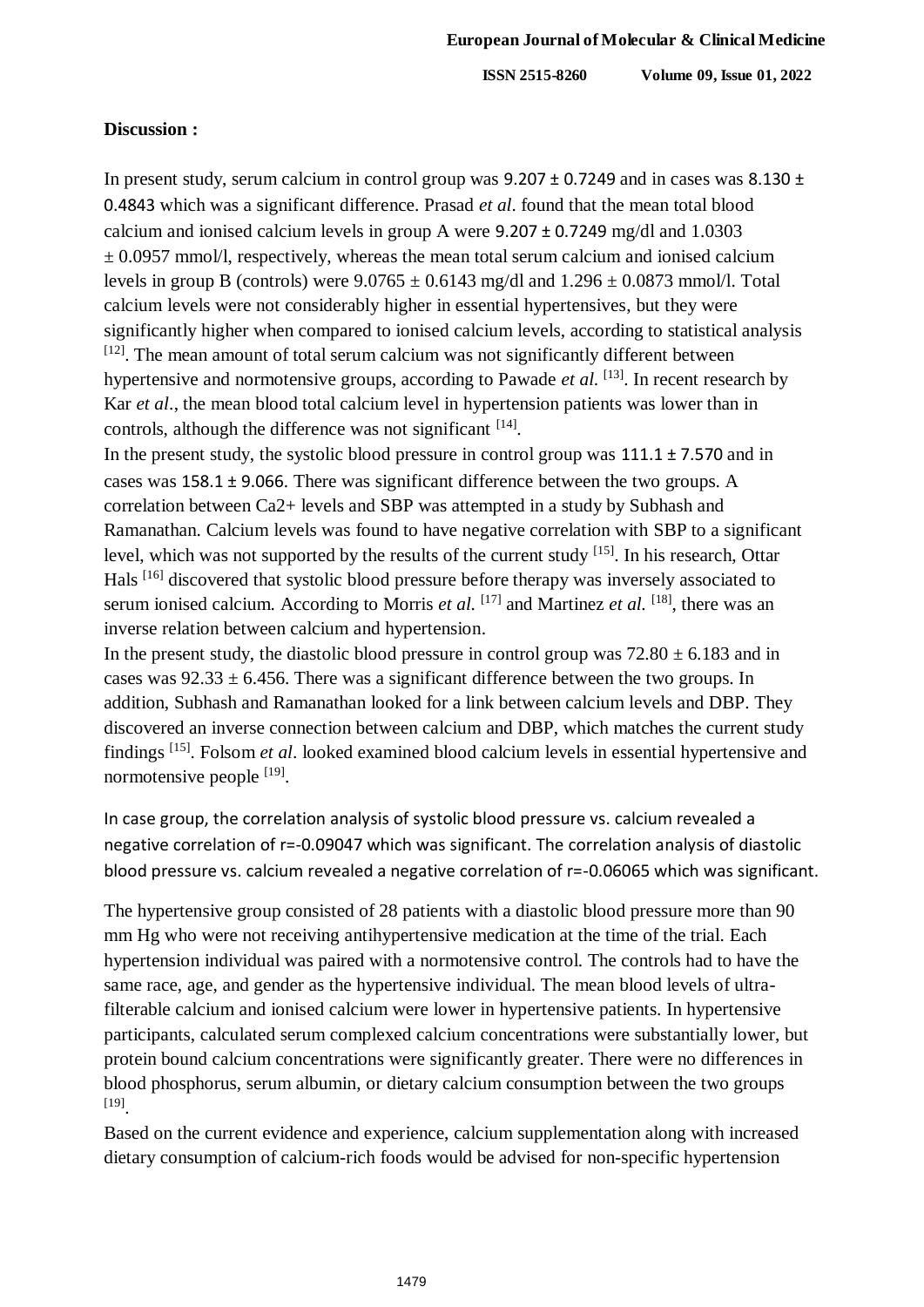**ISSN 2515-8260 Volume 09, Issue 01, 2022**

therapy and prevention. Although some other studies do not support calcium therapy for the treatment and prevention of hypertension, calcium can still be utilised for other reasons, such as osteoporosis prevention. As a result, for both adolescents and adults, it is recommended that calcium intake be maintained at 1.0 to 1.5 grammes per day by food consumption and supplementation. In individuals who are receptive, this dosage should be adequate to induce a blood pressure lowering response [20].

## **Conclusion :**

Serum calcium in control group was  $9.207 \pm 0.7249$  and in cases  $8.130 \pm 0.4843$ . There was a significant difference between the two groups. Systolic Blood Pressure in control group was 111.1  $\pm$  7.570 and in cases was 158.1  $\pm$  9.066. There was significant difference between the two groups. Diastolic Blood Pressure in control group was  $72.80 \pm 6.183$  and in cases was  $92.33 \pm 6.456$ . Correlation analysis in both systolic and diastolic blood pressure shows negative correlation. There was a significant difference between the two groups. Patients with lower calcium level tends to have raised blood pressure. Thus, routine dietary restriction salt in hypertensive individuals can help in better management of hypertension.

## **References :**

- 1. Organization WH. The world health report: reducing risks, promoting healthy life: World Health Organization, 2002.
- 2. Victor RG, Kaplan N. Systemic Hypertension: Mechanism and Diagnosis; BRAUNWALD'S Heart Disease. Libby P, Bonow RO, Mann DL, Zipes DP, editors, 2012, 8.
- 3. Iqbal AM, Jamal SF. Essential hypertension. Stat Pearls, 2020.
- 4. Whelton PK, Carey RM, Aronow WS, Casey Jr DE, Collins KJ, Dennison Himmelfarb C, *et al*. Guideline for the prevention, detection, evaluation and management of high blood pressure in adults: a report of the American College of Cardiology/American Heart Association Task Force on Clinical Practice Guidelines. Journal of the American College of Cardiology. 2017;71(19): e127-e248.
- 5. Williams B, Mancia G, Spiering W, Agabiti Rosei E, Azizi M, Burnier M, *et al*. ESC/ESH Guidelines for the management of arterial hypertension: The Task Force for the management of arterial hypertension of the European Society of Cardiology (ESC) and the European Society of Hypertension (ESH). European heart journal. 2018;39(33):3021- 104.
- 6. James PA, Oparil S, Carter BL, Cushman WC, Dennison-Himmelfarb C, Handler J, *et al*. evidence-based guideline for the management of high blood pressure in adults: report from the panel members appointed to the Eighth Joint National Committee (JNC 8). Jama. 2014;311(5):507-20.
- 7. McCarron DA. Is calcium more important than sodium in the pathogenesis of essential hypertension? Hypertension. 1985;7(4):607-27.
- 8. Jones D, Jones J, Lloyd H, Lucas P, Wilkins W, Walker D. Changes in blood pressure and renal function after parathyroidectomy in primary hyperparathyroidism. Postgraduate